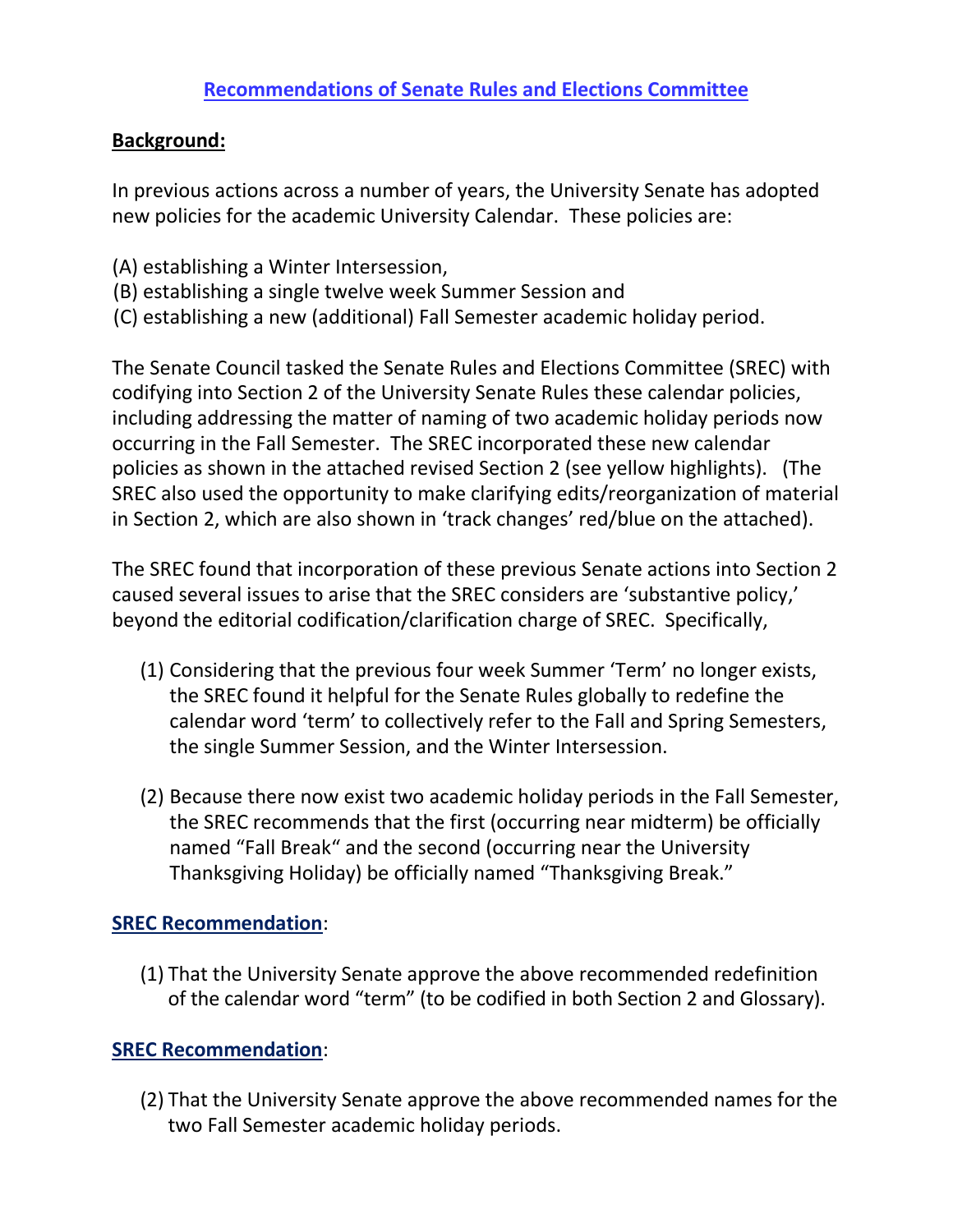### Section 2. **Rules Relating To The Academic University Calendar**

The University Senate shall adopt policies for the University Calendar. The Registrar shall implement these policies and shall submit to the Senate Council a calendar three years in advance of fall registration, based upon SR 2.1 and 2.2 below. Upon approval by the Senate Council, the proposed calendar will be provided to the University Senate. If at least three Senators object to the proposed calendar within ten (10) days of circulation, then it shall be placed on the Senate agenda for action. In the absence of such objection, the calendar approved by the Senate Council shall be adopted. [US: 9/13/76]

# 2.1. CALENDAR POLICIES

# 2.1.1 ORGANIZATION OF ACADEMIC YEAR

The academic year shall consist of two semestersa Spring Semester and a Fall Semester, each lasting 15 instructional weeks, an Eighttwelve-Week-week Summer Session, a Four Week Summer Term, and a Fall Semester beginning in time to permit completion prior to the official late-December holiday breakand a Winter Intersession.

In the University Senate Rules, the word "term" in reference to the academic University Calendar means collectively both the Spring and Fall Semesters, the Winter Intersession, and the Summer Session.

All grades for each course shall be due in the Office of the Registrar three (3) days after the final examination is administered for that course. (See SR Error! Reference source not found..)

# 2.2.2.1.2 TIMING OF TERMS

# 2.2.12.1.2.1 Fall Semester

The Fall Semester shall begin in time to permit completion prior to the official late-December holiday break.

When Labor Day falls on September 1 or 2, classes will start on the Monday before Labor Day. When Labor Day falls on September 3, 4, 5, 6, or 7, classes will start on the Monday 14 days before Labor Day. The last day of classes will be on a Friday. Final examinations will run for 5-five days, Monday through Friday. Final examinations for weekend classes will be administered the weekend before this 5-five-day period. [US: 12/10/84; US: 3/20/95; US: 4/9/2001]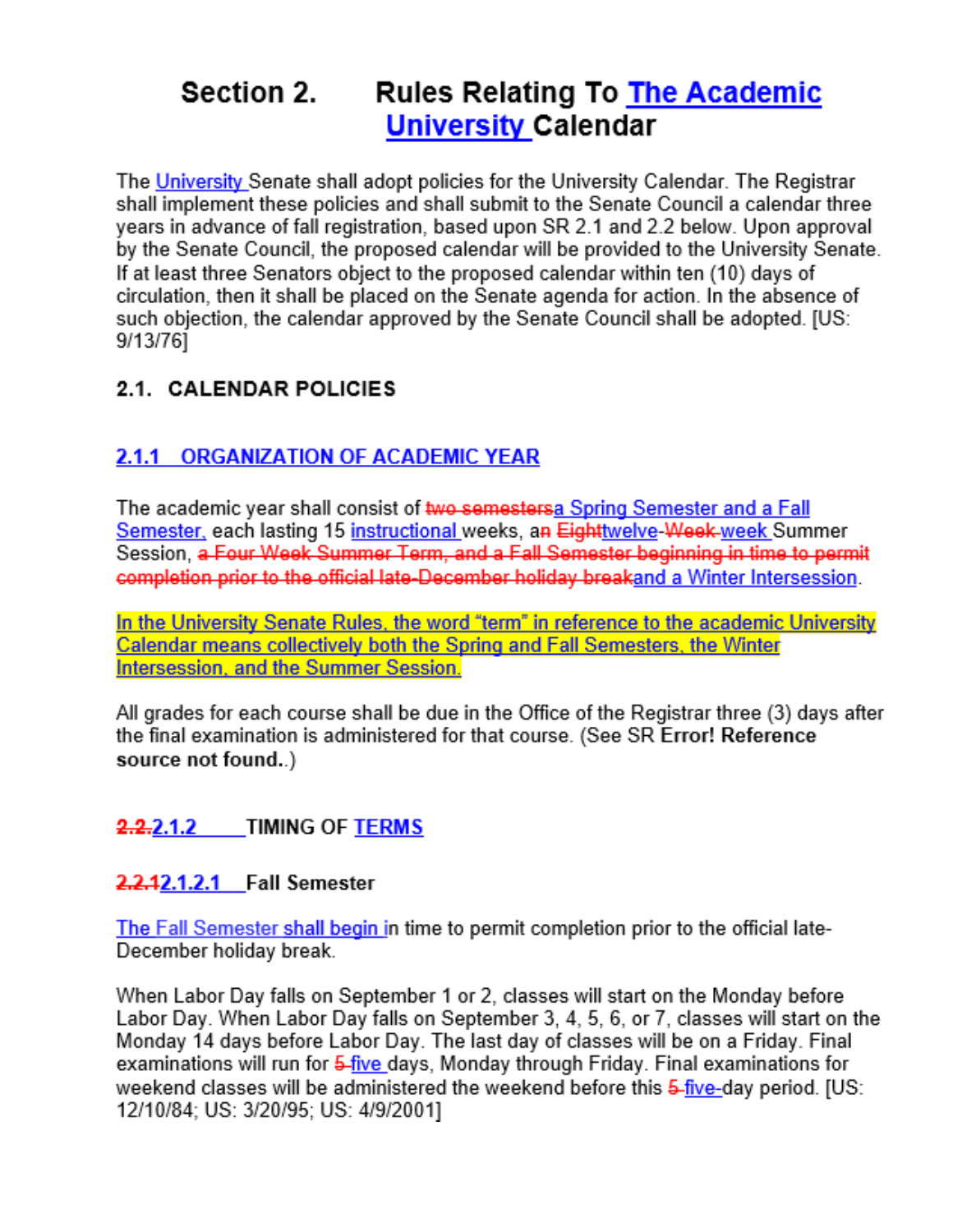The Spring Semester classes will start on a Wednesday approximately 26 days after the last day of final examinations for the Fall Semester. When the Fall Semester starts on the Monday before Labor Day, the subsequent Spring Semester will begin on January 14, or 15. When the Fall Semester starts a week earlier, the Spring Semester will start on January 9, 10, 11, 12, or 13. The final day of classes will be a Friday. Final examinations will run for five days, Monday through Friday. Final examinations for weekend classes will be administered the weekend before this five-day period. [US: 3/20/95; US: 4/9/2001]

# 2.2.2.42.1.2.3 Eight Week-Summer Session

The Summer Session will be scheduled so that classes begin on the Tuesday following May Commencement and last for twelve instructional weeks. [US: 3/20/95]

# 2.1.2.4 Winter Intersession

The Winter Intersession shall begin the Monday following the end of the Fall Semester and end with final exams on the day before the start of the Spring Semester. [US: 04/09/2007]

# $2.1.2.5$  Summary

| Labor Day   | Fall Sem. begins | Spring Sem. begins | Eight WeekSummer           |
|-------------|------------------|--------------------|----------------------------|
|             |                  |                    | <b>Session</b> begins      |
| September 1 | August 2725      | January 14         | May 10 <del>June 1</del> 1 |
|             |                  |                    | (June 10 in leap           |
|             |                  |                    | <del>vears)</del>          |
| September 2 | August 2826      | January 15         | <u>May 11 June 12</u>      |
|             |                  |                    | (June 11 in leap           |
|             |                  |                    | <del>vears)</del>          |
| September 3 | August 2220      | January 9          | May 5 <del>June 6</del>    |
|             |                  |                    | (June 5 in leap            |
|             |                  |                    | <del>vears)</del>          |
| September 4 | August 2321      | January 10         | May 6 <del>June 7</del>    |
|             |                  |                    | (June 6 in leap            |
|             |                  |                    | <del>years)</del>          |
| September 5 | August 2422      | January 11         | May 7 June 8               |
|             |                  |                    | <del>(June 7 in leap</del> |
|             |                  |                    | <del>years)</del>          |
| September 6 | August 2523      | January 12         | May 8 <del>June</del> 9    |
|             |                  |                    | <del>(June 8 in leap</del> |
|             |                  |                    | <del>vears)</del>          |
| September 7 | August 2624      | January 13         | <u>May 9June 10</u>        |
|             |                  |                    | (June 9 in leap            |
|             |                  |                    | <del>vears</del> )         |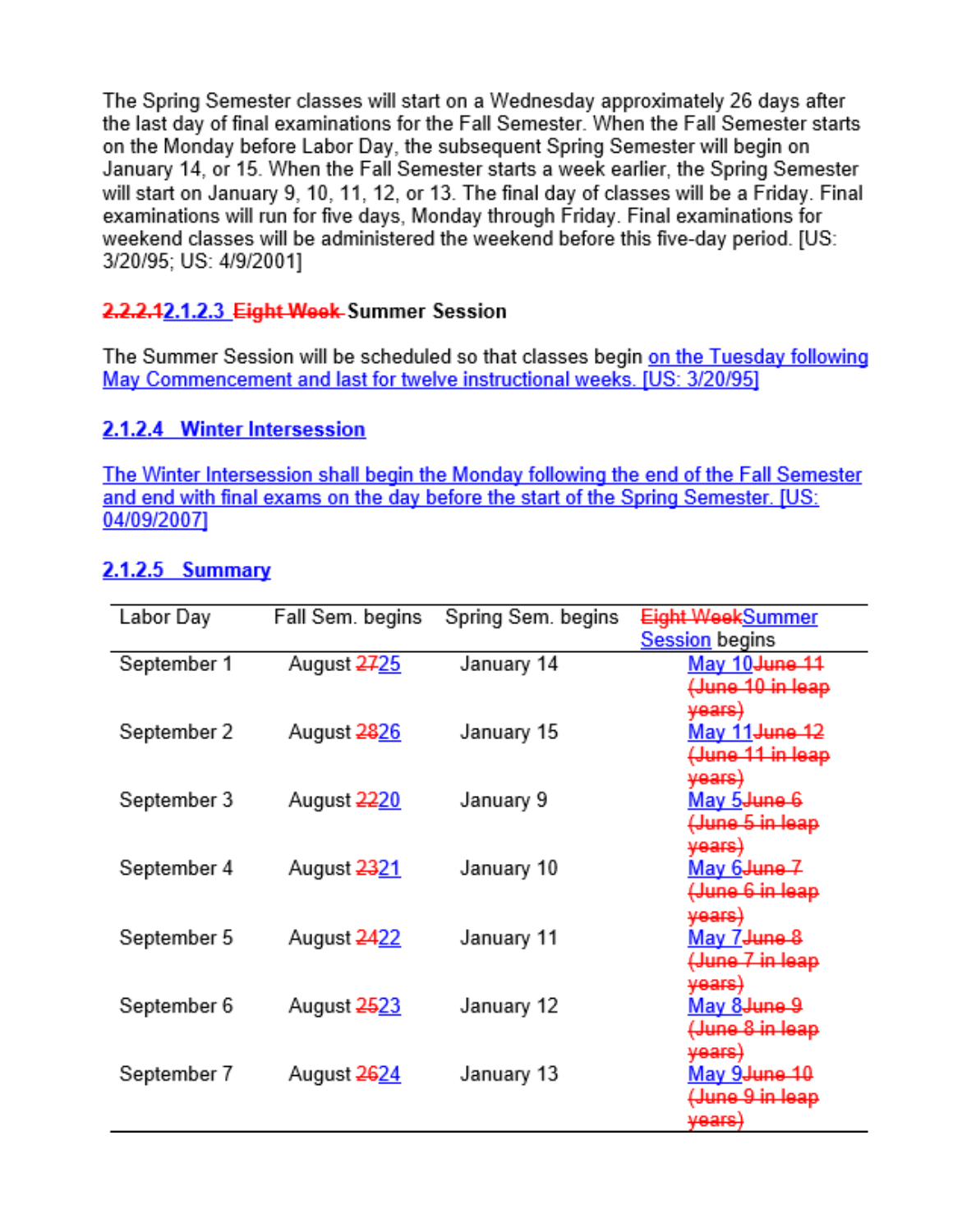#### THE FOUR WEEK SUMMER TERM BETWEEN THE CLOSE OF SPRING SEMESTER AND THE BEGINNING OF THE EIGHT WEEK SUMMER. SESSION SHALL BE PROVIDED.

#### 2.1.3 ACADEMIC HOLIDAYS

"Academic Holiday" means that neither classes are held, nor are assignments made due, on the academic holiday.

 $\dot{\mathbf{x}}$ If an Instructor has made an assignment due on an academic holiday, then it actually is not due until classes begin after the end of the academic holiday. ISREC: 11/22/20121

National Official University holidays occurring during the period when classes are normally in session which that shall be treated as academic holidays are Labor Day, Thanksgiving Day, the day following Thanksgiving Day, Martin Luther King's Birthday, Memorial Day, Independence Day, the late December holiday period, and Election Day in presidential election years. When Independence Day falls on Saturday or Sunday, the preceding Friday or the following Monday shall be an academic holiday. [US: 4/25/88]

The Wednesday immediately before Thanksgiving Day is designated as the Eall AcademicThanksgiving Break. No classes will be held, which is an academic holiday. [US: 12/11/95; US 4/9/2001; US: 5/7/2007]

The Monday and Tuesday that begin the ninth week from the start of the University Calendar Fall Semester are designated the Fall Break, which is an academic holiday. The Friday, Saturday and Sunday after Thanksgiving Day are academic holidays\_IUS: 4/9/20011

The tenth week of the Spring Semester shall be utilized each year as the spring-Spring breakBreak, which is an academic holiday. [US: 4/25/88]

#### ALL GRADES SHALL BE DUE IN THE OFFICE OF THE REGISTRAR THREE (3) DAYS AFTER THE FINAL EXAMINATION IS ADMINISTERED. (SEE SR  $6.4.6$ .)

### 2.1.4 SPECIAL CALENDARS FOR PARTICULAR COLLEGES

Due to special scheduling considerations in the Colleges of Medicine, Pharmacy, Dentistry and Law, special calendars may be adopted for these colleges. These colleges shall prepare calendars at least three years in advance, forwarding them to the Registrar to be presented to the University Senate Council, along with the University Calendar, for processing as per SR 2. Such calendars shall conform with the University Calendar as nearly as possible. [US: 4/9/2001]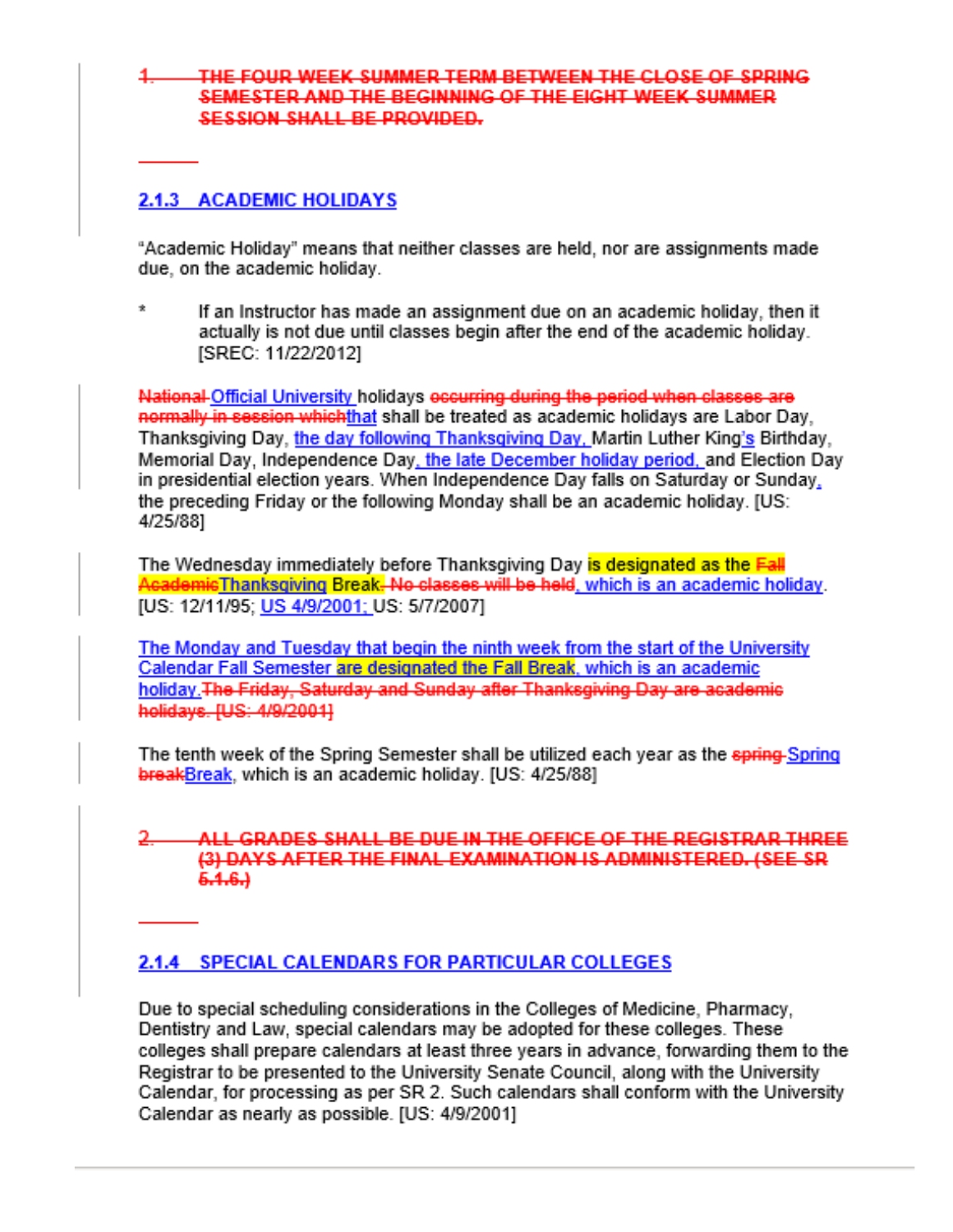The College of Pharmacy may offer a 15-week Summer Semester.

"Academic Holiday" means that neither classes are held, nor are assignments made due, on the academic holiday. If an Instructor has made an assignment due on an academic holiday, then it actually is not due until classes begin after the end of the academic holiday, ISREC: 11/22/2012]

## 2.3. TIMING OF SEMESTERS

#### 2.3.4 EALL SEMESTER

When Labor Day falls on September 1 or 2, classes will start on the Wednesday before Labor Day. When Labor Day falls on September 3, 4, 5, 6, or 7, classes will start on the Wednesday 12 days before Labor Day. The last day of classes will be on a Friday. Final examinations will run for 5 days. Monday through Friday. Final examinations for weekend classes will be administered the weekend before this 5 day period. IUS: 12/10/84: US: 3/20/95: US: 4/9/2001]

#### 2.3.2 SPRING SEMESTER

The Spring Semester classes will start on a Wednesday approximately 26 days after the last day of final examinations for the Fall Semester. When the Fall Semester starts on the Wednesday before Labor Day, the subsequent Spring Semester will begin on January 14, or 15. When the Fall Semester starts a week earlier, the Spring Semester will start on January 9, 10, 11, 12, or 13. The final day of classes will be a Friday. Final examinations will run for 5 days, Monday through Friday. Final examinations for weekend classes will be administered the weekend before this 5 day period. IUS: 3/20/95; US: 4/9/2001]

### 2.3.3 EIGHT WEEK SUMMER SESSION

The Eight Week Summer Session will be scheduled so that classes begin no earlier than June 5th or later than June 12th. [US: 3/20/95]

| ٠<br> |  |  |
|-------|--|--|

| Labor Day                                                                      | <b>Fall Sem. begins</b> | Spring Sem. begins                                | <b>Twelve Week begins</b> |
|--------------------------------------------------------------------------------|-------------------------|---------------------------------------------------|---------------------------|
| September 1                                                                    |                         | January 14                                        |                           |
| September 2                                                                    |                         | January 15                                        |                           |
| September 3                                                                    |                         | January 9                                         |                           |
| September 4                                                                    |                         | January 10                                        |                           |
| September 5                                                                    |                         | January 11                                        |                           |
| September 6                                                                    |                         | January 12                                        |                           |
| Sentember 7<br><b>The construction of the construction of the construction</b> |                         | Tanuang 19<br><b>SCART HIS REPORT OF BUILDING</b> |                           |